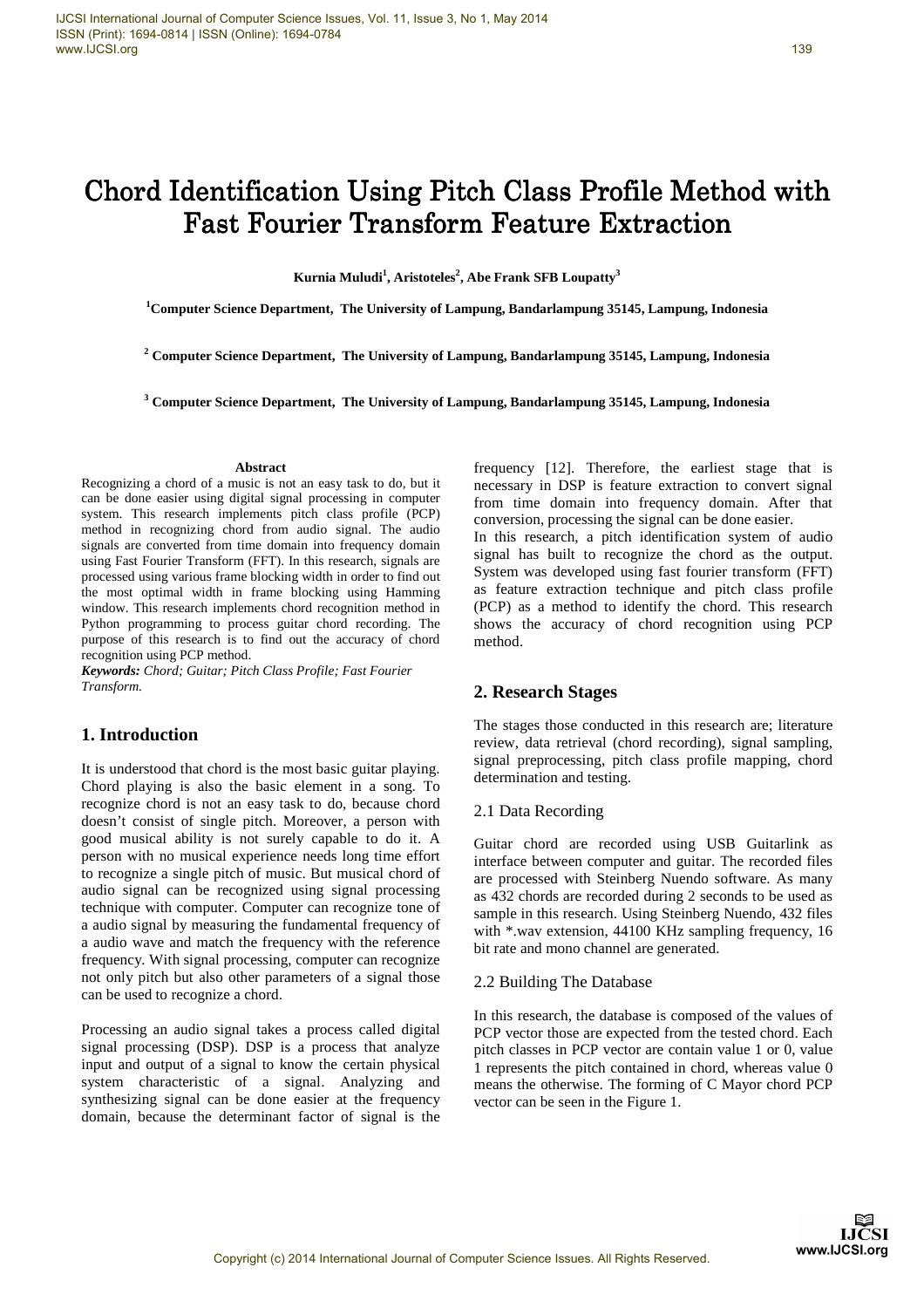

Fig. 1 The forming of C Mayor chord.

#### 2.3 PCP Implementation on Python Programming

In order to implements PCP technique in recognizing guitar chord, an application program is built with Python programming. With this application, every sample can be tested using PCP technique. The frame width of frame blocking process can be specified in this application. The application that built can be seen in the Figure 2.



Fig. 2 The chord identificator application.

# 2.4 Frame Blocking and Windowing

In application, frame blocking process is implemented with overlap at 50% of its frame width. In this stage, each frames are multiplied by Hamming window. The size of Hamming window is as wide as frame width in frame blocking process. This stage is realized by Python program code below.

```
#BUAT WINDOW HAMMING
overlap = lebarFrame / 2
window = []for i in range(lebarFrame):
   window.append(0.54 - (0.46 * cos((2*pi* i)/lebarFrame-1)))#FRAME BLOCKING
  = 0sinya1FB = []for i in range (len (sinval)):
    sinyalFB.append(sinyal[i] * window[j])
    j + = 1if (j > (lebarFrame-(overlap/2))):
        j = overlap / 2
```
Fig. 3 Frame blocking and windowing in Python code.

# 2.5 FFT and Peak Detection

After the previous stage, conversion process from time domain to frequency domain is conducted using fast fourier transform. FFT function used is function that is in the Matplotlib library of Python Programming. Frequency peaks obtained from FFT process then used in PCP stage to create the PCP vector. Figure 4 is the pieces of the program code that implements the FFT and frequency peak detection stage.



Fig. 4 FFT and peak detection in Python program code.

#### 2.6 PCP

After the preprocessing stages, frequency peak values obtained are grouped into defined pitch classes to create the PCP vector. The pieces of program code that implements PCP method to create PCP vector can be seen in Figure 5.

| nfrek = [61.87, 66, 68.75, 74.25, 77.34, 82.5, 88,               |
|------------------------------------------------------------------|
|                                                                  |
| 91.67, 99, 103.1, 110, 117.3, 123.75, 1321                       |
| $pcp = [0, 0, 0, 0, 0, 0, 0, 0, 0, 0, 0, 0]$                     |
| for i in range(len(frekuensi)):                                  |
| for oktaf in range(8):                                           |
| for $nf$ in range $(1, 13)$ :                                    |
| if (frekuensi[i]>(2**oktaf*((nfrek[nf-1]+nfrek[nf])/2))) &       |
| $((2**\text{oktaf*}((nfrek[nf]+nfrek[nf+1])/2))$ >frekuensi[i]): |
| $pcp[nf-1] += magnitude[i]$                                      |

Fig. 5 Pitch class profile in Python program code.

# **3. Test Result and Discussion**

In this research 432 recorded chord data are tested into the program in order to find out the amount of data that succesfully recognized and the amount that is fail to be recognize as the expected chord. Each data are tested using various frame blocking width, such; 15, 20, 25, 35, 40, 50, 200, 661, 850, 1014, 1313, and 1323 data bit.

# 3.1 The Effect of Frame Blocking Width on Accuracy

Based on testing that has been done, the highest accuracy is obtained in frame blocking using 1014 data bit frame width. In testing using 1014 bit data frame width 318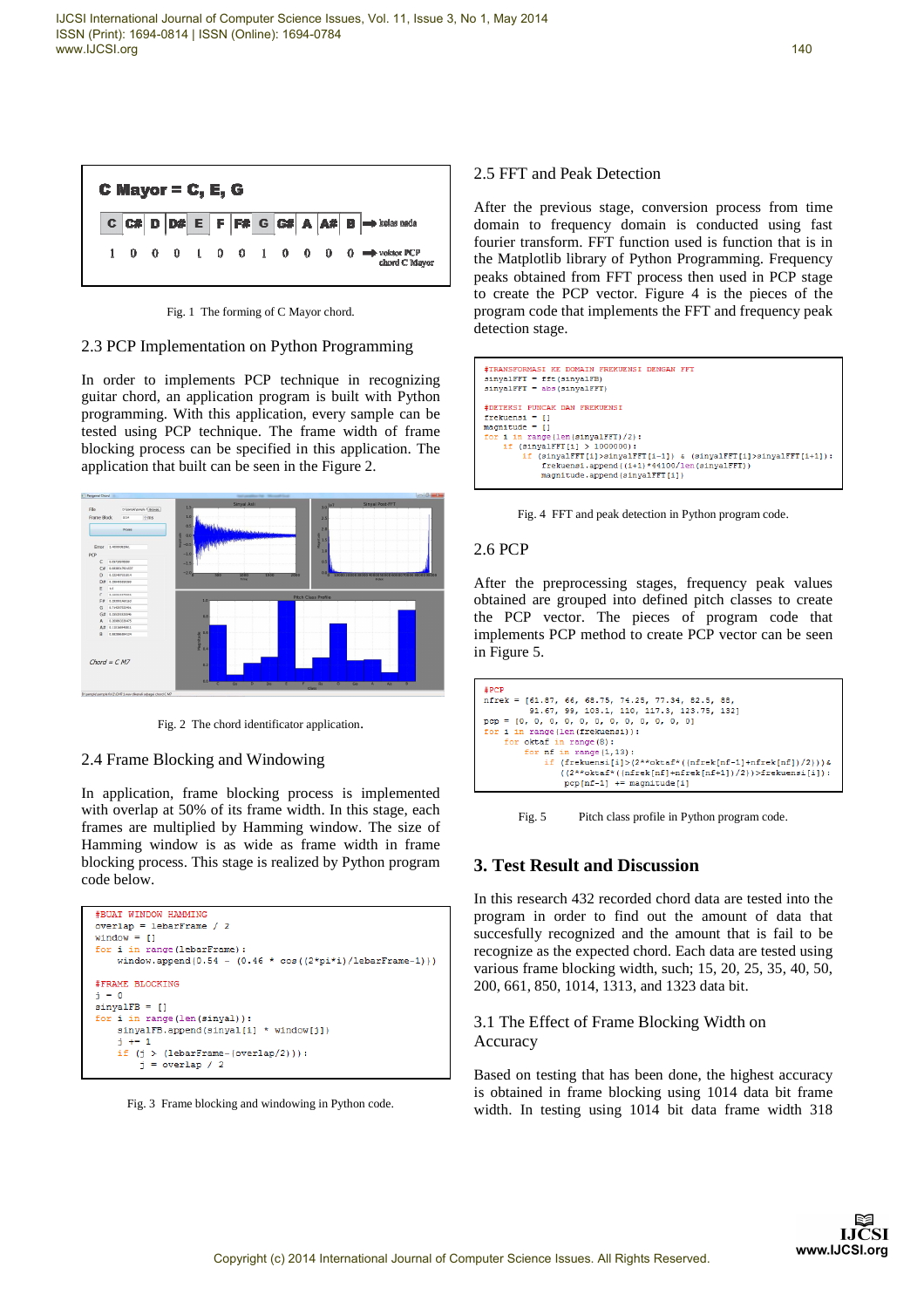chord samples are succesfully recognized, whereas 114 samples are not. Accuracy obtained in testing using 1014 data bit frame width is 73,61%. The accuracy obtained in testing using various frame blocking width can be seen in Figure 6.



Fig. 6 Chord accuracy in various frame blocking width.

#### 3.2 The Effect of Chord Type on Accuracy

Based on experiment, various accuracy is resulted from testing in various type of chord. From six chord type those are tested, Sustained 4 chord type generates the highest accuracy value. While, Dominant 7 chord type generates the lowest accuracy value. Figure 7 below shows the accuracy obtained from testing in each type of chord using various frame blocking width.



Fig. 7 Chord accuracy in chord type.

To finds out the consistency of this result, the result data are grouped by frame blocking width. The result of all group are identical, the lowest accuracy is always generated by Dominant 7 chord type. While Mayor, Sustained, and Augmented chord type always generates accuracy above 79%.

#### 3.3 The Effect of Fret Position on Accuracy

In research the effect of fret position on chord recognition accuracy. Tested samples are grouped by the lowest fret guitar position when it played. The result of each group then averaged as can be seen in Figure 8.



Fig. 8 Chord accuracy in fret position.

Based on the figure, the standard deviation generated from the result is 0,0887. Because of that, it is conclude that fret position doesn't affect the accuracy level of chord recognition

#### 3.4 The Effect of Fingering on Accuracy

Testing on effect of chord fingering (fingers position that play chord on guitar fretboard) is conducted. Therefore, data are grouped into 3 chord fingering group; open chord, barre chord 1, and barre chord 2.

- 1. Open Chord is the group of chord that contain at least 1 open string rung.
- 2. Barre Chord 1 is the group of chord that has root on 6th string start at fret 1.
- 3. Barre Chord 2 is the group of chord that has root on 5th string start at fret 1.

Figure 9 is the result of testing on effect of chord fingering. Barre chord 2 generates the highest accuracy, as big as 76,56%. Open chord generates 68,25% accuracy, while barre chord 1 has the lowest accuracy, as big as 63,87%.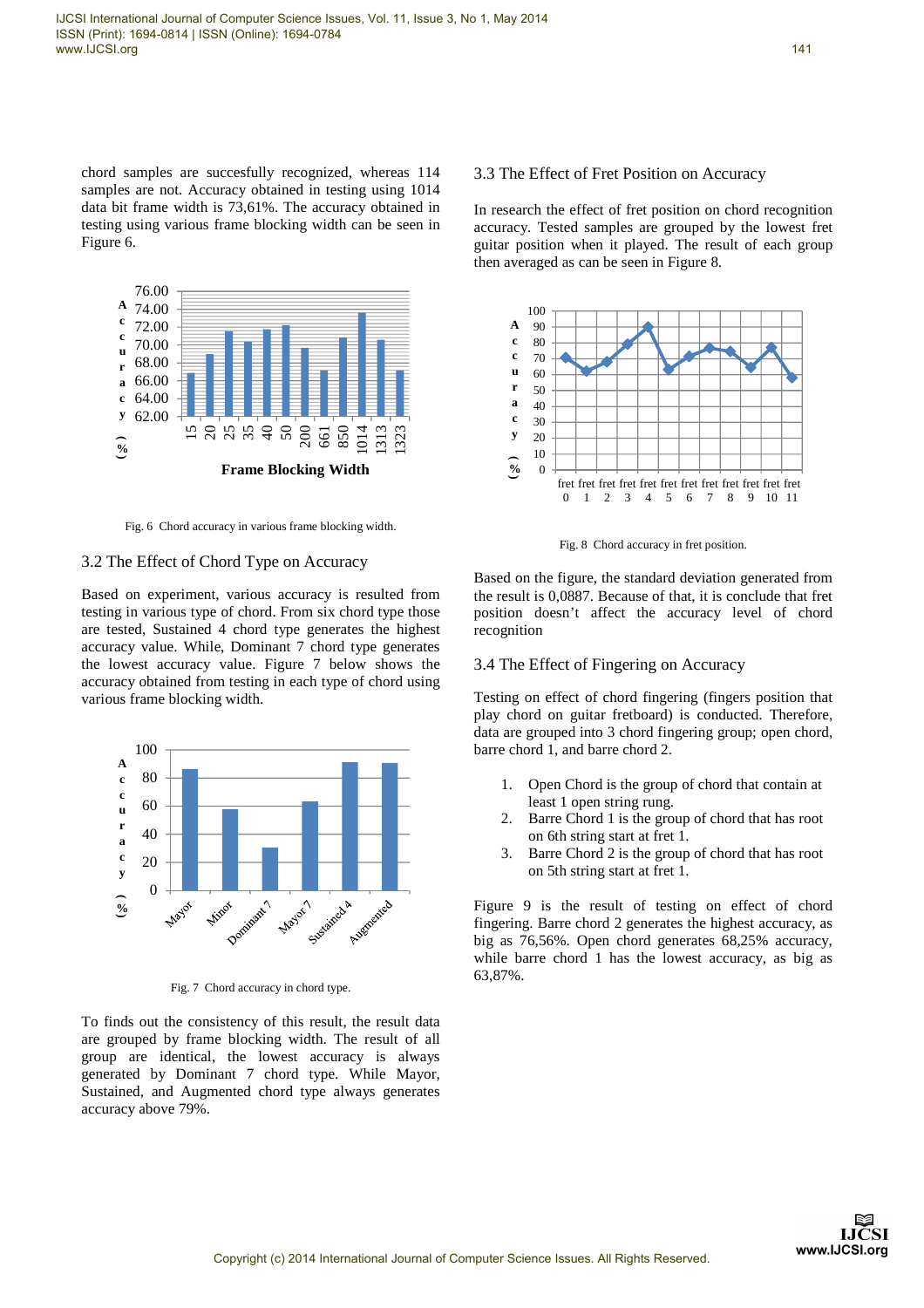

Fig. 9 Chord accuracy in fingering.

# 3.4.1 The Effect of Fingering on Mayor Chord Accuracy

In Mayor chord type, open chord has the lowest accuracy. While barre chord 1 and 2 generates accuracy level above 80%. Barre chord 1 has the highest accuracy, as big as 95,99%.



Fig. 10 Chord accuracy in fingering of mayor chord.

# 3.4.2 The Effect of Fingering on Minor Chord Accuracy

In Minor chord type, lowest accuracy is generated by barre chord 1, with accuracy level less than 10%. In barre chord 1, all testing on F minor and C minor are fail to recognize as expected chord. While all chord in barre chord 2 generates expected chord, that generates 100% accuracy level.



Fig. 11 Chord accuracy in fingering of minor chord.

# 3.4.3 The Effect of Fingering on Dominant 7 Chord Accuracy

In the testing on Dominant 7 chord accuracy obtained from each group are less than 53%. The highest accuracy is generated by open chord, as big as 52,78%. While the lowest accuracy is obtained from barre chord 1, with 20% accuracy level. In this testing, all testing on F7, G7, and A#7 barre chord 1 generate all fail recognition.



Fig. 12 Chord accuracy in fingering of dominant 7 chord.

# 3.4.4 The Effect of Fingering on Mayor 7 Chord Accuracy

In the testing on Mayor 7 chord type all group generates accuracy less than 70%. Open chord group obtain 49,07% accuracy level which is the lowest. The highest accuracy is generated by barre chord 1, while barre chord 2 obtain 63,38% accuracy level.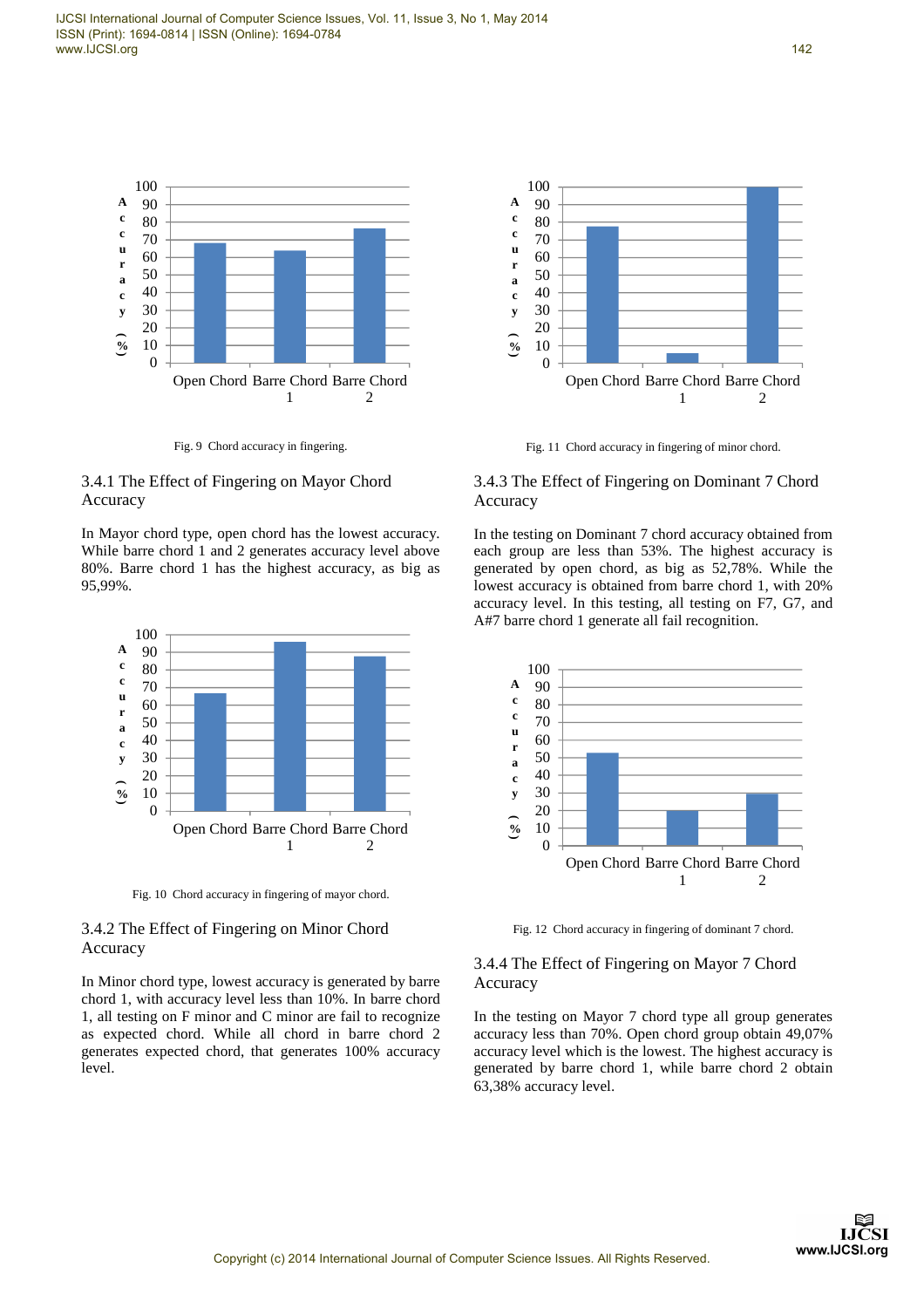

Fig. 13 Chord accuracy in fingering of mayor 7 chord.

# 3.4.5 The Effect of Fingering on Sustained 4 Chord Accuracy

In the testing on Sustained 4 chord type, all group generate accuracy above 80%. Barre chord 1 group obtain 96% accuracu level which is the highest. The lowest accuracy is generated by open chord group with 83% accuracy level.



Fig. 14 Chord accuracy in fingering of sustained 4 chord.

# 3.4.6 The Effect of Fingering on Augmented Chord Accuracy

In this testing, barre chord 1 group generates the highest accuracy level at 98%. While open chord group obtain the lowest accuracy with 79,86% accuracy level.



Fig. 15 Chord accuracy in fingering of augmented chord.

# **4. Conclusions**

Based on this research, these following things can be concluded:

- 1. This research succesfully implements PCP method in recognizing guitar chords with 70,06% accuracy level.
- 2. Highest accuracy is obtain in the testing with 1014 data bit frame blocking width.
- 3. The success of PCP method in recognizing chord is affected by frame blocking width, chord fingering, and the chord type.
- 4. In this research, each chord type generates different average accuracy. Dominant 7 chord type generates the smallest average accuracy.
- 5. In Dominant 7 chord type, barre chord 1 fingering group generates the lowest average accuracy. This is because some strings in Dominant 7 fingering don't ring loud enough. This thing make the value of pitch class in PCP vector that is generated isn't big enough.

# **References**

- [1] Agustini Ketut. 2008. *Perbandingan Metode Transformasi Wavelet Sebagai Praproses Pada Sistem Identifikasi Pembicara*. Bogor: Sekolah Pasca Sarjana Institut Pertanian Bogor.
- [2] Cabral, G, Briot J-P, dan Pachet F. *Impact of Distance in Pitch Class Profile Computation.*  Paris: Laboratoire d'Informatique de Paris, Universite Pierre et Marie Currie.
- [3] Fadlisyah, Bustami, Ikhwanus M. 2013. *Pengolahan Suara*. Yogyakarta: Graha Ilmu
- [4] Fruandta Ade. 2011. *Identifikasi Campuran Nada pada Suara Piano Menggunakan Codebook*. Departemen Ilmu Komputer FMIPA IPB



143